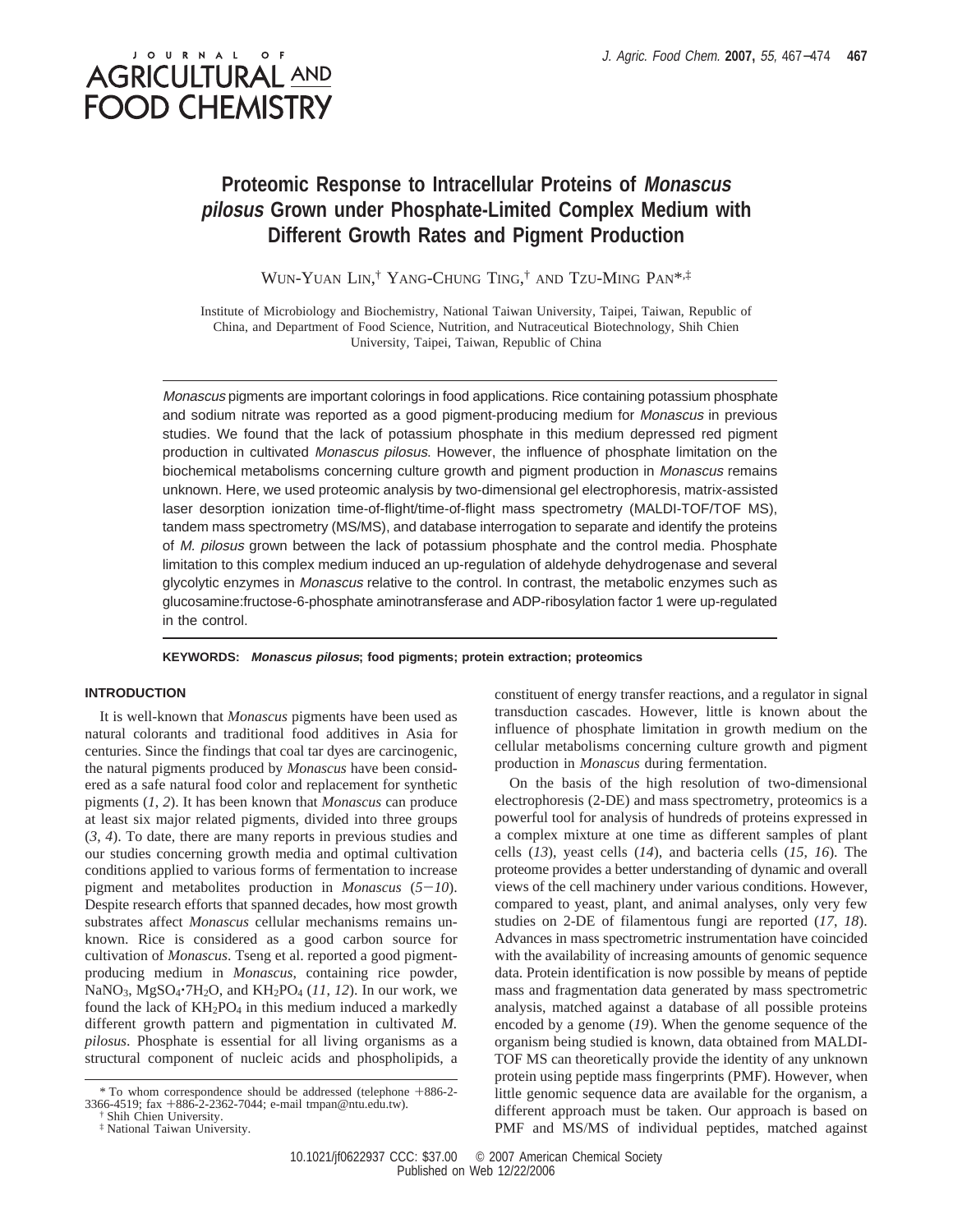genomic sequence database in related species with cross-species identification (CSI) (*20*, *21*), and has previously been shown to be successful in the direct identification of proteins from large genomes (*22*).

Filamentous fungi, such as *Aspergillus* and *Monascus,* have the unique ability to economically produce and secrete many different types of products (e.g., commodity chemicals, enzymes) and offer a number of benefits over other types of cells. Unfortunately, few filamentous fungal genomes are publicly available, making DNA microarray analysis difficult. Alternatively, a proteomics approach would be useful for functional genomics studies. Proteomics in filamentous fungi is still at a relatively early stage of development, particularly of intracellular proteins. Recently, the genome of *Monascus* has been sequenced (*Monascus* genome database). Much effort will be dedicated to generate comprehensive information about the function of the genes in the *Monascus*'s genome. However, currently, only about 42 entries of *Monascus* protein sequences are in the SwissProt/TrEMBL database (http://www.expasy.org/sprot/). Cloning experiments are expensive and laborious. The unique characteristics of *Monascus* in the formation of secondary metabolites deserve our attention, and therefore, we conducted this proteomic study for identification and quantification of *Monascus* proteins. The objective of this work was to use proteomic analysis to investigate the influence of lack of phosphate substrate to this rice nitrate complex medium on the biochemical metabolisms concerning culture growth and pigment production in cultivated *Monascus*. A comparison of protein pattern expressions in two different cultivations of *M. pilosus* was performed using 2-DE, matrix-assisted laser desorption ionization time-of-flight/time-of-flight mass spectrometry (MALDI-TOF/TOF MS), and database searches to identify metabolic proteins. We show here that the phosphate limitation in the rice nitrate complex medium caused the inhibition of rice carbon source consumption in the medium and, in parallel, induced an up-regulated expression of aldehyde dehydrogenase and several glycolytic enzymes in the phosphate limitationcultivated *Monascus*.

#### **MATERIALS AND METHODS**

**Culture Strain and Cultivation Conditions.** The strain of *Monascus pilosus* BCRC 31527 used for this study was obtained from the Bioresource Collection and Research Center (BCRC) in Taiwan. *Monascus* was sporulated and maintained on potato dextrose agar (Merck; Darmstadt, Germany) in stock culture. The control medium for pigment production was a rice sodium nitrate medium (R) consisting of 3% w/v *indica* rice powder (Oryza sativa, L. indica), 0.15% w/v NaNO<sub>3</sub>, 0.1% w/v MgSO<sub>4</sub>·7H<sub>2</sub>O, and 0.25% w/v KH<sub>2</sub>PO<sub>4</sub> according to the method of Tseng et al. (*11*, *12*). Modified media for experiments were R without NaNO<sub>3</sub> (MK), R without  $MgSO<sub>4</sub>·7H<sub>2</sub>O$  (NK), and R without KH<sub>2</sub>PO<sub>4</sub> (NM), respectively. The *indica* rice powder, containing 76.3% w/w carbohydrate, 8.2% w/w protein, and 77 mg phosphorus per 100 g of rice powder, was purchased from Sunlight (a local rice powder producer; Taipei, Taiwan). Accordingly, the carbon to nitrogen mass ratio in the R, NK, and NM media is 17.5:1 and the ratio in the MK medium is 28.5:1. In cultivation conditions, *Monascus* spores, prepared by growth on potato dextrose agar slants for 10 days at 32 °C, were washed with a sterile phosphate buffer (50 mM, pH 7.0). A suspension of  $10^8$  spores was used to inoculate a 1 L baffled Erlenmeyer flask containing 250 mL of R, MK, NK, and NM media (before sterilization, the pH of the media was adjusted to 6.2 with 1 N HCl or 1 N NaOH (*23*)), respectively, which were cultivated at 32 °C for 10 days for submerged fermentation on a rotary shaker at 150 rpm in triplicate.

**Reagents and Materials.** The two-dimensional electrophoresis reagents including acrylamide solution (25%), urea, thiourea, 3-[(3cholamidopropyl)dimethylammonio]-1-propane sulfonate (CHAPS), dithiothreitol (DTT), Immobiline Dry Strips, immobilized pH gradients (IPG) buffer, IPG cover mineral oil, Tris base, sodium dodecyl sulfate (SDS), iodoacetamide (IAA), trifluoroacetic acid (TFA), and protein assay kit were purchased from Bio-Rad (Hercules, CA). Phenylmethanesulfonyl fluoride (PMSF) and  $\alpha$ -cyano-4-hydroxycinnamic acid (CHCA) were purchased from Sigma (St. Louis, MO). Sypro Ruby stain was purchased from Amersham Biosciences (Piscataway, NJ). Trypsin (modified) was obtained from Promega (Madison, WI). ZipTip C18 microcolumns were purchased from Millipore (Bedford, MA).

**Estimation of Red Pigment and Residual Carbon Source Content.** Estimation of red pigment was done according to the method of Tseng et al. (*11*, *23*). At the end of fermentation, the mycelia from each flask were filtered and washed twice, each time with 20 mL of distilled water. The washed mycelia were then extracted with 80 mL of 95% ethanol for 12 h. The filtered solution and extract were made to 100 mL, respectively, and the optical density at 500 nm was measured in a spectrophotometer (Thermo Helios  $\alpha$ , Waltham, MA). The two values (extracellular pigment in the filtered solution plus cell-bound pigment in the extract) were added to give the total absorbance of pigment production. For dry cell mass, the mycelia after extraction were lyophilized in a vacuum-freeze dryer (EYELA FDU-540, Tokyo, Japan) for 2 days. After fermentation, the residual carbon source content of rice starch in the supernatant of the R and NM media was hydrolyzed into glucose by 2 N HCl solution. Concentrations of glucose derived from hydrolyzed residual rice starch powder in the supernatant of medium were determined by HPLC (Aminex HPX-87H ion column, Bio-Rad; temperature, 35 °C; mobile phase, 5 mM H<sub>2</sub>SO<sub>4</sub>; flow rate, 0.6 mL/min; detector, refractive index).

**Sample Preparation for Two-Dimensional Electrophoresis.** After centrifugation of the culture broth at 20000*g* and 4 °C, the cell pellets were washed twice with 50 mM phosphate buffer (pH 7.0) and stored at  $-70$  °C for further analysis. Cells were extracted in a Tris-HCl buffer, containing 50 mM Tris-HCl, 1 mM EDTA, 150 mM NaCl, 0.5 mM PMSF, and 1 mM DTT using a blender for 5 min and were sonicated (sonicator XL 2000, Misonix, NY) on ice for 5 min. The cell suspension was disrupted using a continuous type presser (Constant Cell Disruption Systems Z plus, Z5/40/CB/GA, Constant Systems Ltd., Northants, England) at 30 kpsi, 4 °C, followed by centrifuging at 40000*g*, 4 °C, to obtain the supernatant. The resulting supernatant was then mixed with ice-cold TCA and DTT to a final 20% w/v and 0.2% w/v concentration, respectively. After incubation at  $-20$  °C overnight, the sample was centrifuged at 7000*g* for 30 min at 4 °C. The pellets were washed with ice-cold acetone containing 0.1% w/v DTT at  $-20$  °C for at least 30 min and then centrifuged again. Finally, the wash step used above was repeated without DTT and the precipitated protein was lyophilized.

**Two-Dimensional Electrophoresis.** The protein pellet was solubilized completely in a sample buffer (7 M urea, 2 M thiourea, 4% w/v CHAPS, 2% ampholine, 65 mM DTT, with a trace of bromophenol blue) and left to stand for 1 h at 4 °C. After 10 min of centrifugation at 18000*g* at 4 °C, an amount of 350 *µ*L of supernatant containing 300  $\mu$ g of proteins was loaded onto the IPG strip. Protein content was determined by the Bradford method (protein assay kit, Bio-Rad). Isoelectric focusing (IEF) was carried out via stepwise voltage increments with the following conditions: step 1, rehydration, 10 V for 12 h; step 2, 100 V for 1 h; step 3, 250 V for 1 h; step 4, 500 V for 1 h; step 5, 1000 V for 1 h; step 6, 4000 V for 1 h; step 7, 8000 V for 45 000 V/h; total, 50 975 V/h. Following IEF separation, the gel strip was first equilibrated for 15 min in an equilibration buffer containing 50 mM Tris (pH 8.8), 6 M urea, 30% v/v glycerol, 2% w/v SDS, and 2% w/v DTT and subsequently in the same buffer with 2.5% w/v IAA replacing DTT for another 15 min. The equilibrated strip was then transferred onto the second-dimensional SDS-PAGE gel and sealed in place with 0.5% agarose. SDS-PAGE was performed on  $10-18\%$  gradient polyacrylamide gel (18.5 cm  $\times$  18.5 cm  $\times$  1.5 mm) at a constant voltage of 10 mA for 0.25 h and 45 mA for 3.5 h until the dye front reached the bottom of the gel. Sypro Ruby stain was used for visualization of the 2-DE gel. The fluorescence-stained 2-DE gel was digitally scanned as a 2-DE image on a Typhoon 9200 fluorescence image scanner (Amersham Biosciences). Spot detection,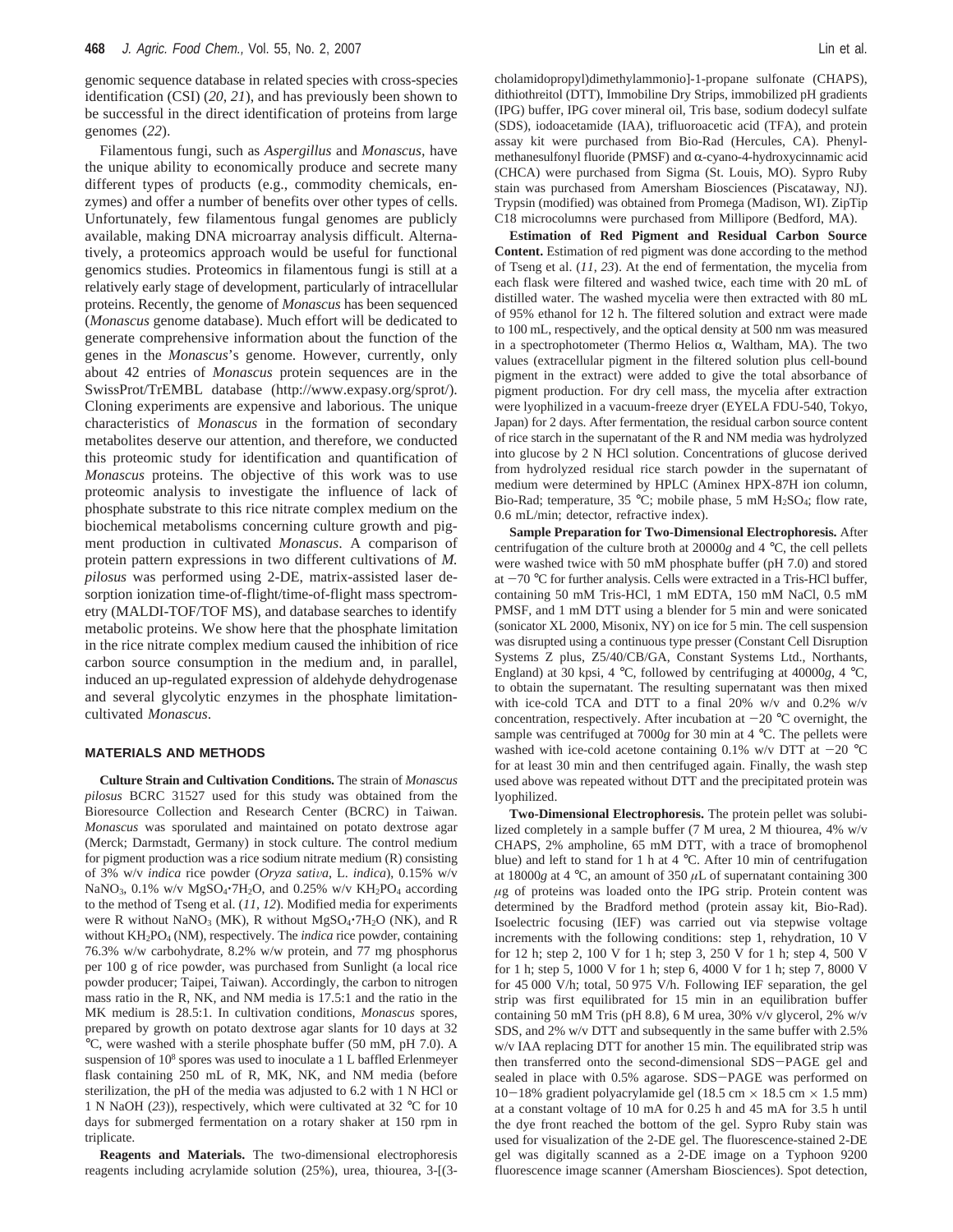quantification, and matching were managed using PDQuest software (Bio-Rad). The theoretical molecular mass  $(M_r)$  and p*I* values of the 2-DE markers were used to calibrate the  $M_r$  and  $pI$  of the protein spots in the 2-DE gels. Intensity levels were normalized between gels as a proportion of the total protein intensity detected for the entire gel, and the protein quantity of each spot was calculated by integrating the density over the spot area.

**In-Gel Tryptic Digestion.** The protein spots detected on 2-DE were manually excised from the gel and cut into pieces. The pieces were then washed twice with 50% v/v acetonitrile (ACN) in 25 mM ammonium bicarbonate, pH 8.5, for 15 min each time, dehydrated with 100% ACN for 5 min, dried, and rehydrated with a total of 100 ng of sequencing grade, modified trypsin in 25 mM ammonium bicarbonate, pH 8.5, at 37 °C for 16 h. Following digestion, tryptic peptides were extracted twice with 50% ACN containing 5% v/v formic acid for 15 min each time with moderate sonication. The extracted solutions were pooled and evaporated to dryness under a vacuum. Dry peptide samples were redissolved in 0.1% v/v TFA and purified by ZipTip C18 microcolumn according to the manufacturer's instruction manual, where necessary.

**MALDI-TOF/TOF MS.** MALDI-MS detection and MS/MS sequencing of isopeptides in reflection mode were performed on an Applied Biosystems 4700 proteomics analyzer mass spectrometer (Applied Biosystems, Framingham, MA) equipped with an Nd:YAG laser (355 nm wavelength, <500 ps pulse, and 200 Hz repetition rate in both MS and MS/MS modes). The 1000 and 2500 shots were accumulated in positive ion mode MS and MS/MS mode, respectively. The tryptic digested peptide samples were dissolved in 50% ACN with 0.1% formic acids and premixed with a 5 mg/mL matrix solution of CHCA in 70% ACN with 0.1% formic acid for spotting onto the target plate. For collision-induced dissociation (CID) MS/MS operation, the indicated collision cell pressure was increased from  $3.0 \times 10^{-8}$  Torr (no collision gas) to  $5.0 \times 10^{-7}$  Torr, with the potential difference between the source acceleration voltage and the collision cell set at 1 kV. The resolution of the timed ion selector for the precursor ion was set at 200. MS data were acquired using the instrument internal calibration. At a resolution above 10 000 in MS mode, accurate mass measurement (<50 ppm) of the monoisotopic isopeptide signals is possible. MS/MS data were acquired using the instrument default calibration.

**Data Search.** After data acquisition, the files were searched by querying the SwissPort and/or NCBI database using MASCOT (http:// www.matrixscience.com) with the following parameters: peptide mass tolerance, 50 ppm; MS/MS ion mass tolerance, 0.25 Da; allowance of up to one missed cleavage; consideration of variable modifications that were methionine oxidation and cysteine carboxyamidomethylation; fungi and bacteria taxonomy category.

#### **RESULTS**

**Different Growth Media for Pigment Production in** *Monascus***.** In this work the effect of different ingredients in this rice nitrate complex medium (R) (*11*, *12*) on the pigment productivity of *M. pilosus* BCRC 31527 was examined first, and then the influence of the lack of  $KH_2PO_4$  in this R medium on the metabolism of this cultivated fungus was investigated using proteomic technology.

In our previous screening experiments, we evaluated the productivity of the red pigment of 11 *Monascus* strains on the R medium by submerged fermentation. It was found that *M. pilosus* BCRC 31527 revealed the maximum level of red pigment production among the 11 strains (data not shown). Here, by use of four media, i.e., R (the control), MK (R lacking NaNO<sub>3</sub>), NK (R lacking MgSO<sub>4</sub>·7H<sub>2</sub>O), and NM (R lacking KH2PO4) media, respectively, to cultivate *M. pilosus* BCRC 31527 in submerged fermentation for 10 days, the effect of the media on red pigment productivity revealed that the R and NK media were significantly greater than the NM and MK media at the seventh day of the cultivation (Scheffe's test,  $p \leq 0.05$ )



**Figure 1.** Effect of different growth media on the pigment production in Monascus pilosus BCRC 31527 at the seventh day in batch type of submerged fermentation on a rotary shaker at 32 °C and 150 rpm for 10 days of cultivation. R, NM, NK, and MK represent different media (see Materials and Methods). The data shown were the mean values  $\pm$  SEM from three independent experiments. Letters a and b represent no significant differences while it has the same letter above each medium bar, Scheffe's test ( $p < 0.05$ ).

(**Figure 1**). Moreover, when the strain cultivations between the control (R) and NM media during fermentation were compared, the cell mass and pigment production of the control were obviously higher than the corresponding values of the NM medium after the third day of fermentation (**Figure 2B**). In parallel, the carbon source content in the control was consumed more quickly than the corresponding value in the NM medium during cultivation (**Figure 2A**).

**Proteomic Analysis of Intracellular Proteins.** In an attempt to characterize the influence of phosphate limitation of the NM medium on the cellular metabolisms of the fungus during cultivation, cells were harvested for 2-DE analysis on the fifth day of cultivation, since that time point reflected the maximum of substrate-inducing differences in pigment production and cell mass between the control and the NM media. A comparative 2-DE Sypro Ruby-stained gel analysis of the cells grown under the control and the NM media, respectively, on the fifth day of cultivation is illustrated in **Figure 3**. The most pressing problem in 2-DE analysis is image registration, which ensures that identical proteins in different gels are recognized as being identical. With registration of several gel images, a single reference or consensus gel image that combines the information content of all individual images was generated. Here, this reference gel consisted of a representative set of spots generated from three registered gel images of the control cells or the cells of NM medium and was used to compare each sample. Analysis of spots on the 2-DE gel indicated that around 600 proteins had a molecular mass of less than 97 kDa and a p*I* within  $3-10$ . Among them, the 76 spots that were determined with different expressions in protein content were cut and analyzed first using MALDI-TOF/TOF MS. By a search of the protein database against all fungal species through SwissProt and/or NCBI on MASCOT, four proteins (dihydroorotate dehydrogenase, peroxisomal NADP-dependent isocitrate dehydrogenase, nitrogenase iron protein, and pyruvate kinase (PK)) were identified. These peptide mass fingerprints (PMF) with cross-species identification (CSI) matched known proteins from the sources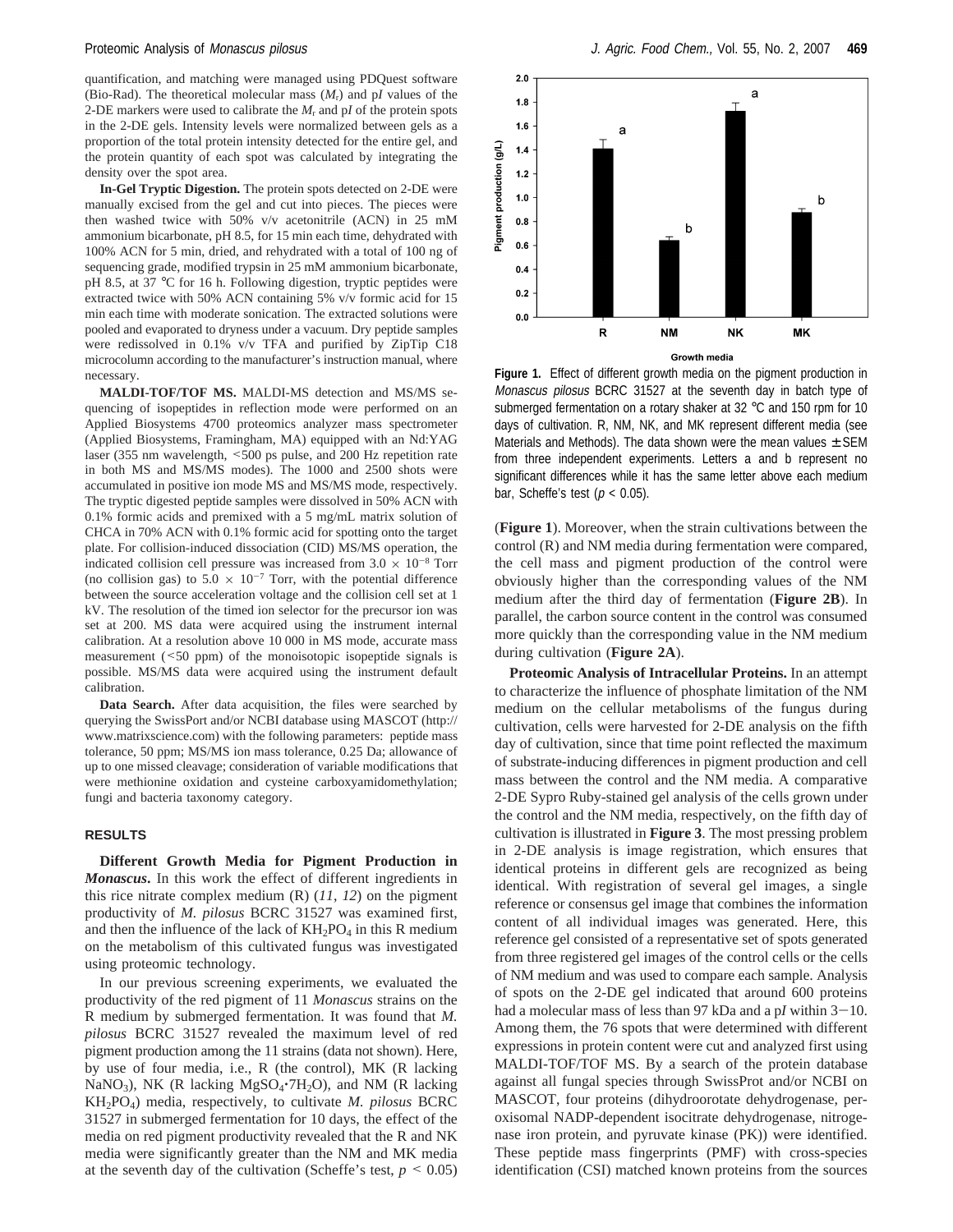

Figure 2. Culture development of Monascus pilosus BCRC 31527 in batch type of submerged fermentation on a rotary shaker at 32 °C and 150 rpm for 10 days: (•) dry cell mass of R medium; (•) pigment production of R medium; (■) residual carbon source content in R medium; (○) dry cell mass of NM medium;  $(\nabla)$  pigment production of NM medium;  $(\nabla)$  residual carbon source content in NM medium. R represents the rice nitrate complex medium, and NM represents R lacking KH<sub>2</sub>PO<sub>4</sub> complex medium. The data shown were the mean values  $\pm$  SEM from three independent experiments. In part **A**, the residual carbon source content in the medium was assayed by hydrolyzing rice starch into glucose, determining glucose level as residual carbon source content.

in *Saccharomyces paradoxus, Aspergillus nidulans*, *Azorhizobium caulinodans*, and *Yarrowia lipolytica*, respectively (**Table 1**) (*20*, *21*).

When those proteins were not able to be identified through the PMF, we subsequently used MALDI-TOF/TOF MS and MS/ MS for protein identification. In these, seven protein spots were identified from the sources in the related species' genes by CSI, and another three proteins, including nucleoside diphosphate kinase, aldehyde dehydrogenase (ALDH), and alkaline proteinase, came from the sources in *A. nidulans*, *Aspergillus niger*, and *Aspergillus fumigatus*, respectively (**Table 1**). Comparison of the MS/MS analysis of amino acid sequences in the five PMF peptides on spot 13 yielded scores 93-220 of identity to enolase 1 in three fungal genuses (*Alternaria alternate*, *Da*V*idiella tassiana*, and *A. niger*). Another enolase was also identified using MALDI-TOF/TOF MS and MS/MS, and two peptides could be matched to gi|37147852 from *Tuber borchii* in the NCBI database. In addition, protein spot 4 was identified as an ADP-ribosylation factor, which is a 21 kDa protein of the Ras superfamily of GTP-binding proteins, from *Giardia* to human, and which is greater than 60% identical (*24*-*26*).

**Expression Profiling of Metabolic Enzymes in Cultivated** *M. pilosus* **BCRC 31527.** A comparison of protein contents of the metabolic enzymes identified in this work is depicted in **Figure 4** by two independent 2-DE experiments and PDQuest program-aided analysis. Relative values of protein content were calculated by dividing each value by the highest protein content of enolase 1 on the 2-DE gel of the cells of NM medium. Interestingly, ALDH, adenylate kinase (AK), and several glycolytic enzymes, including glyceraldehyde 3-phosphate dehydrogenase (GAPDH), enolase 1, and PK, were up-regulated in the NM medium relative to the control. By comparison with the NM medium, in the control several other identified enzymes, including dihydroorotate dehydrogenase, formate dehydrogenase-like protein, peroxisomal NADP-dependent isocitrate dehydrogenase, and metabolic enzymes, such as glucosamine: fructose-6-phosphate aminotransferase (GFAT) and ADPribosylation factor 1, were induced to be up-regulated.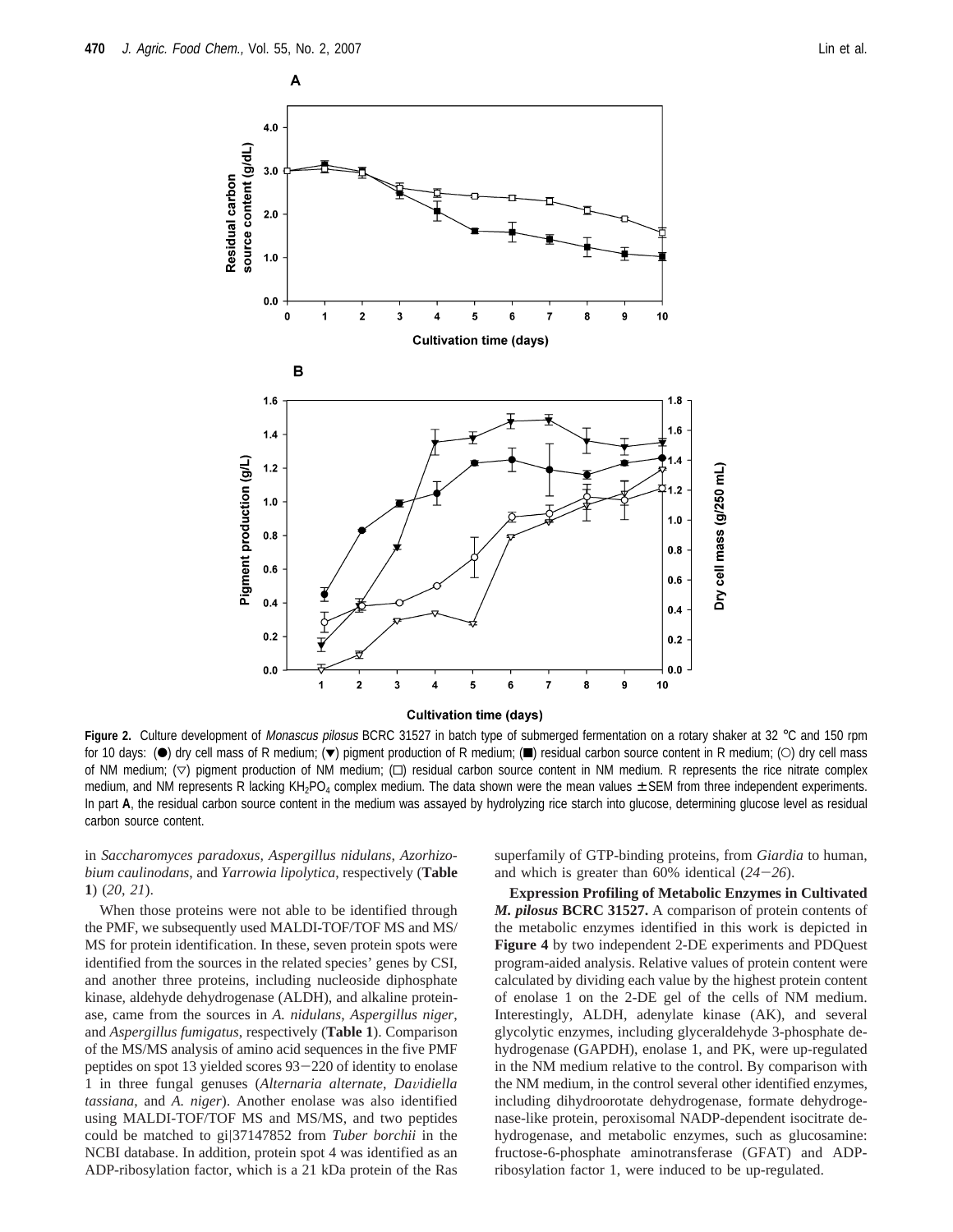

**Figure 3.** Comparative 2-DE gel analysis of Monascus pilosus BCRC 31527 cultivated between the R medium (**A**) and NM medium (**B**) for 5 days in submerged fermentation at 32 °C and 150 rpm. The protein extracts (300 *µ*g/350 *µ*L) of M. pilosus BCRC 31527 were displayed across a linear IPG strip (pH 3–10, 18 cm) in the first dimension and a 10–18% linear gradient SDS–PAGE in the second dimension, stained with Sypro Ruby. Isoelectric point ( $p$ ) and molecular mass ( $M<sub>1</sub>$ ) were marked on horizontal and vertical axes, respectively. Among the protein spots analyzed with the PDQuest program, 17 spots exhibiting different expression levels were indicated by white arrows and numbers. Details of the proteins are given in **Table 1**.

**Table 1.** List of Proteins Isolated from 2-DE Gel of M. pilosus BCRC 31527 and Identified by MALDI-TOF/TOF MS Analysis

| spot<br>no.    | protein names                                             | sources                                        | $Mr$ a<br>(kDa) | p / a | M <sub>r</sub> b<br>(kDa) | p / b | sequence<br>coverage<br>(%) | score | accession<br>numberc | database         | type of<br>analysis <sup>d</sup> |
|----------------|-----------------------------------------------------------|------------------------------------------------|-----------------|-------|---------------------------|-------|-----------------------------|-------|----------------------|------------------|----------------------------------|
| 1              | dihydroorotate dehydrogenase                              | Saccharomyces paradoxus                        | 35              | 5.9   | 45                        | 5.3   | 20                          | 24    | Q7Z891               | <b>SwissProt</b> | <b>MS</b>                        |
| 2              | nucleoside diphosphate kinase                             | Emericella nidulans<br>(Aspergillus nidulans)  | 17              | 7.6   | 17                        | 7.8   | 11                          | 39    | Q8TFN0               | <b>SwissProt</b> | MS/MS                            |
| 3              | aldehyde dehydrogenase                                    | Aspergillus niger                              | 54              | 6.0   | 55                        | 6.7   | 4                           | 34    | P41751               | <b>SwissProt</b> | MS/MS                            |
| 4              | ADP-ribosylation factor 1                                 | Saccharomyces cerevisiae                       | 20              | 5.5   | 21                        | 7.0   | 22                          | 26    | P07170               | <b>SwissProt</b> | MS/MS                            |
| 5              | formate dehydrogenase-like<br>protein                     | Magnaporthe grisea                             | 40              | 6.0   | 32                        | 6.2   | 20                          | 45    | gil58257473          | <b>NCBI</b>      | MS/MS                            |
| 6              | D-arabino-3-hexulose<br>6-phosphate<br>formaldehyde lyase | Pyrobaculum aerophilum<br>str. IM <sub>2</sub> | 19              | 5.5   | 23                        | 6.1   | 39                          | 36    | ail18312803          | <b>NCBI</b>      | MS/MS                            |
| $\overline{7}$ | glycoprotein endopeptidase                                | Geobacillus kaustophilus<br><b>HTA426</b>      | 27              | 6.2   | 28                        | 6.5   | 32                          | 36    | gi 56418772          | <b>NCBI</b>      | MS/MS                            |
| 8              | adenylate kinase cytosolic                                | Saccharomyces cerevisiae                       | 24              | 6.0   | 24                        | 6.5   | 22                          | 26    | P07170               | <b>SwissProt</b> | MS/MS                            |
| 9              | endonuclease IV                                           | Escherichia coli                               | 32              | 5.4   | 36                        | 5.0   | 34                          | 43    | P12638               | <b>SwissProt</b> | MS/MS                            |
| 10             | peroxisomal NADP-dependent<br>isocitrate dehydrogenase    | Emericella nidulans<br>(Aspergillus nidulans)  | 47              | 6.4   | 48                        | 6.9   | 16                          | 32    | gi 15027827          | <b>NCBI</b>      | <b>MS</b>                        |
| 11             | glyceraldehyde 3-phosphate<br>dehydrogenase               | Schizophyllum commune                          | 36              | 7.0   | 42                        | 7.5   | 10                          | 9     | P32638               | <b>SwissProt</b> | MS/MS                            |
| 12             | alkaline proteinase                                       | Aspergillus fumigatus                          | 55              | 6.0   | 42                        | 6.5   | 11                          | 10    | P28296               | <b>NCBI</b>      | MS/MS                            |
| 13             | enolase 1                                                 | Alternaria alternate                           | 48              | 5.2   |                           |       |                             | 220   | Q9HDT3               |                  |                                  |
|                |                                                           | Davidiella tassiana                            | 47              | 5.3   | 54                        | 5.5   |                             | 220   | P42040               | <b>SwissProt</b> | MS/MS                            |
|                |                                                           | Aspergillus oryzae                             | 47              | 5.5   |                           |       | 4                           | 93    | Q12560               |                  |                                  |
| 14             | nitrogenase iron protein                                  | Azorhizobium caulinodans                       | 37              | 3.0   | 32                        | 5.0   | 18                          | 28    | P26251               | <b>SwissProt</b> | <b>MS</b>                        |
| 15             | enolase 2                                                 | Tuber borchii                                  | 55              | 4.5   | 48                        | 5.4   |                             | 52    | gil37147852          | <b>NCBI</b>      | MS/MS                            |
| 16             | qlucosamine:fructose-6-phos-<br>phate aminotransferase    | Pseudomonas<br>aeruginosa PAO1                 | 48              | 4.4   | 66                        | 5.7   | 11                          | 30    | gi 9951889           | <b>NCBI</b>      | MS/MS                            |
| 17             | pyruvate kinase                                           | Yarrowia lipolytica                            | 58              | 6.5   | 55                        | 6.8   | 21                          | 28    | qi 101735            | <b>NCBI</b>      | <b>MS</b>                        |

<sup>a</sup> Estimated molecular mass (M<sub>t</sub>) and p/ values estimated from 2-DE PAGE. The p/ values correspond to the middle of the spots.  $<sup>b</sup>$  Theoretical M<sub>r</sub> of the matched protein</sup> and theoretical pl of the matched protein in the database. C SwissProt or NCBI accession number. <sup>d</sup> Proteins identified by using MALDI-TOF/TOF MS through PMF or MALDI-TOF/TOF MS and MS/MS.

#### **DISCUSSION**

The influence of phosphate limitation for a good pigmentinducing complex medium on the biochemical metabolisms concerning pigment production and culture growth in *Monascus* was investigated using 2-DE and MALDI-TOF/TOF MS. In this instance, *M. pilosus* BCRC 31527 submerged and grown under rice nitrate  $(R,$  the control) and NM  $(R \text{ lacking KH}_2PO_4)$ complex media were used. Phosphate limitation to this control medium obviously induced an altered expression of biomass yields and pigment production in the fungus during cultivation (**Figure 2**). The major difference in the use of growth media between our analysis and other nutrient-limited analyses of fungi was that we used complex media rather than defined media. This was due to the fact that a rice source complex medium is

considered as a better growth substrate in induction of high pigment productivity in *Monascus* (*11*, *12*, *27*).

The NM medium (7.1 mg phosphate per 100 mL medium) could be considered as a low-phosphate complex medium compared to the control (174.5 mg phosphate per 100 mL medium). We found that the culture of NM medium revealed a higher residual carbon source content in medium than the control after fermentation (**Figure 2A**); consequently, the culture was in a state of lower rate of carbon source consumption compared to the culture of control. Therefore, its carbon source amount to supply its metabolic processes in cells was possibly lesser than the control. Simultaneously, an up-regulation in ALDH and several glycolytic enzymes, including GAPDH, enolase 1, and PK, was expressed in the NM medium fermentation.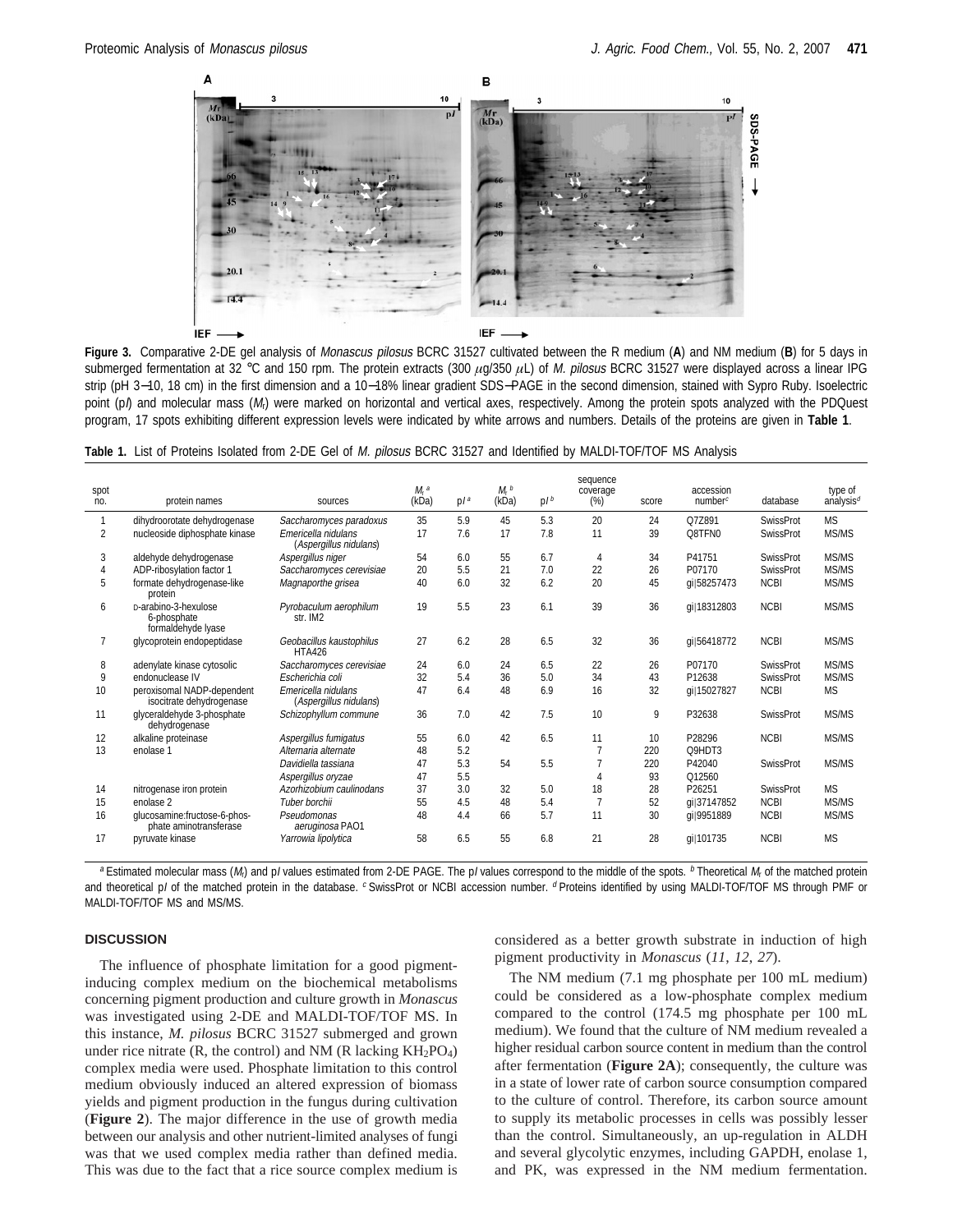

**Figure 4.** Content of identified proteins comparing the R medium (black bars) to the NM medium (white bars) in cultivation of Monascus pilosus BCRC 31527 for 5 days at 32 °C in submerged fermentation. Relative values of protein content were calculated with division of each value by the highest protein content of enolase 1. The results of 2-DE analysis of each growth culture were performed in triplicate, and the data shown were the mean values ± SEM.

Boucherie et al. reported that the synthesis of ALDH, GAPDH, and enolase in *S. cerevisiae* continues throughout the stationary phase in response to glucose limitation (*28*). Moreover, Delgado et al. (*29*) found the cell wall associated GAPDH activity in *S. cere*V*isiae* increased in response to stress conditions, such as starvation and temperature upshift; similar effects were also observed in *Candica albicans* (*30*). From a comparison of our results with those reports, in our work the increased induction of ALDH and these glycolytic enzymes in *Monascus* was mediated under a carbon source consumption-limited condition in this phosphate limitation medium. In previous studies, many proteins known to be part of the adaptive response are induced by phosphate depletion (*31*, *32*). Phosphate limitation is known to regulate upward of hundreds of different gene expressions in *Escherichia coli* (*33*, *34*), and at the same condition the response in *S. cerevisiae* is mediated by the components of the phosphate signal transduction pathway (PHO pathway) encoded by about 30 genes (*35*-*37*). It was possible that the increased induction of these enzymes might reflect the limitation in carbon utilization, which was induced by phosphate limitation. The occurrence of this induction was presumed to result from the release of carbon catabolite repression due to carbon source exhaustion. Such increased induction of the glycolytic enzymes might allow more efficient utilization of carbon sources by the glycolytic pathway, then going to the subsequent downstream metabolic pathways, such as the citric acid cycle, in response to lesser carbon source supply in the NM medium.

Here, we observed that enolase 1 was expressed conversely with enolase 2 between these two media. Similar to our findings, in *S. cerevisiae*, enolase is encoded by two genes, enolase 1 and enolase 2, that are differentially regulated depending on the carbon source and growth phase (*38*) but are coordinately regulated with other glycolytic enzymes (39). In *S. cerevisiae*, one enolase is expressed constitutively while another enolase is induced up to several-fold after the alteration in supplement of glucose to cells (*40*). Changing concentrations of glycolytic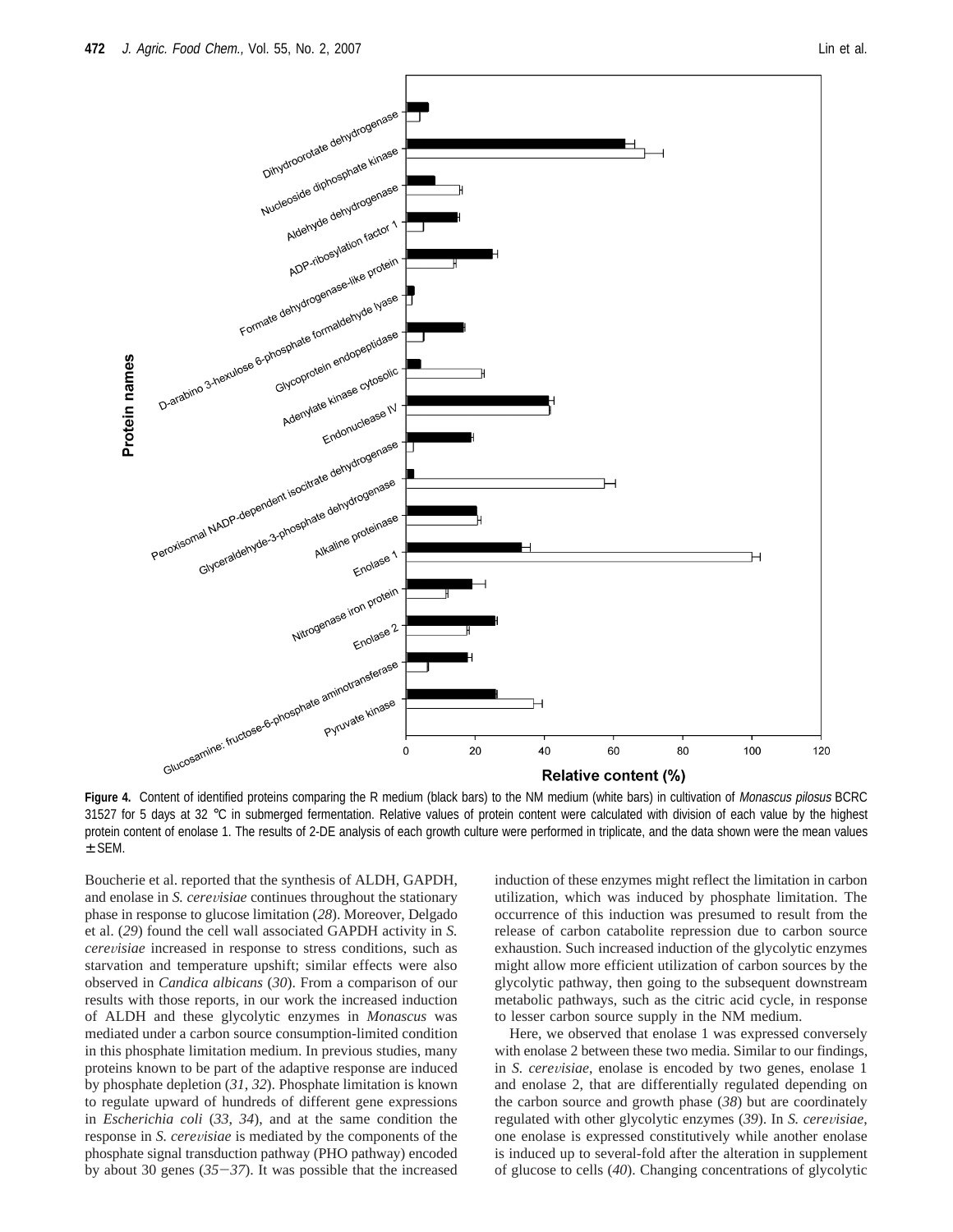metabolites as the triggering signals for the induction of some of the genes coding for glycolytic enzymes have already been reported in *S. cerevisiae* (41, 42). Therefore, it was possible that the induction of different expression in these two enolases was due to the fact of phosphate limitation-inducing inhibition in carbon consumption in this NM medium. In addition, the PK and AK both were up-regulated in this NM medium. AKs are abundant enzymes that provide the ADP required for oxidative and substrate chain phosphorylations and play an important role in the maintenance of the "energy charge" equilibrium (*43*-*45*). Our study and the study by Huang and O'Shea found AK to have increased induction during phosphate limitation fermentation in fungi (*46*). Since phosphate is essential for many cellular metabolite syntheses, it is possible that phosphate limitation-inducible cellular metabolite regulation is connected to the energy metabolism pathway to coordinate energy transfer reaction balance under this nutrient-limited condition. Consequently, the reason for the up-regulation of these two enzymes together could be explained according to the result noted by Coevoet and Hervagault (*47*), that AK is involved in providing the ADP required for the substrate chain, is in a coupling cycle reaction with PK, and serves to maintain the energy charge equilibrium in the reaction.

In comparison, we observed that the control induced an upregulation in several other metabolic proteins, including GFAT, ADP-ribosylation factor 1, glycoprotein endopeptidase, and nitrogenase iron protein in cultivated *M. pilosus* BCRC 31527. Our work showed the induction of certain *Monascus* proteins not described by previous proteomic and gene array studies. We were the first to report the protein expression of these four enzymes in *Monascus*. GFAT catalyzes the formation of glucosamine 6-phosphate and is the first rate-limiting enzyme and key regulator of the hexosamine biosynthetic pathway (*48*, *49*). The final product of the hexosamine pathway, UDP-*N*acetylglucosamine, is an active precursor of numerous macromolecules containing amino sugars and chitin in fungus (*50*). Previous studies reported that increased chitin synthesis for mycelial growth requires activation of the hexosamine biosynthetic pathway by increased expression of this rate-limiting step in the pathway (*51*, *52*). The induction of GFAT may be related to the fact that the cells in the control were in a more rapid growth of cell mass than the NM medium (**Figure 2B**). In addition, ADP-ribosylation factors in *S. cerevisiae* have been implicated as regulators of a large number of essential cellular functions including vesicular traffic, respiration, sporulation, and entry into cell cycle (*24*-*26*). Here, the induction of upregulation of ADP-ribosylation factor 1 in the control possibly reflected the fermented conditions of the control cells, shown with greater expression in cell biomass and growth regulation. Also, there was a need to maintain greater respiration and sporulation rates relative to the cells of the NM medium in the initial steps of station phase.

Taken together, in this work the differences in induction of certain protein expressions during submerged fermentation between the control and the phosphate-limited NM medium might be *M. pilosus* expressing various responses that allow it to adapt to the different nutrient conditions. However, regardless of the fact that only 23% of proteins in the all cut and analyzed 76 protein spots were identified, this work indicated that the employment of proteomics was a useful technique in understanding the metabolism of *Monascus* in response to different growth media.

Our proteomic comparison of *M. pilosus* grown under these two rice nitrate complex media revealed that the lack of KH<sub>2</sub>-

PO4 substrate in the complex medium induced an altered expression pattern of this fungus's intracellular proteins. The inductions of altered expression of the identified proteins were involved in glycolysis, energy balance, and other essential metabolisms. Presumably, the diverse expressions of cellular proteins in these two complex media reflected the different cell mass growth patterns in the fungus. The induction of upregulation of the glycolytic enzymes during fermentation with the lack of  $KH_2PO_4$  substrate in the complex medium suggests the possible involvement of the release of carbon catabolite repression. They may have occurred in response to a shortened carbon source supply in the phosphate-limited complex medium. The deregulation of certain protein expressions during fermentation, in this work, may provide a clue to the identification of the metabolic pathways and fermentation processes in this industrial food fungus.

### **LITERATURE CITED**

- (1) Yasukawa, K.; Takahashi, M.; Yamanouchi, S.; Takido, M. Inhibitory effect of oral administration of *Monascus* pigment on tumor promotion in two-stage carcinogenesis in mouse skin. *Oncology* **<sup>1996</sup>**, *<sup>53</sup>*, 247-249.
- (2) Francis, F. J. Food colorants: anthocyanins. *Crit. Re*V*. Food Sci. Nutr.* **<sup>1989</sup>**, *<sup>28</sup>*, 273-314.
- (3) Jung, H.; Kim, C.; Kim, K.; Shin, C. S. Color characteristics of *Monascus* pigments derived by fermentation with various amino acids. *J. Agric. Food Chem.* **<sup>2003</sup>**, *<sup>51</sup>*, 1302-1306.
- (4) Wild, D.; Toth, G.; Humpf, H. U. New *Monascus* metabolite isolated from red yeast rice (angkak, red koji). *J. Agric. Food Chem.* **<sup>2002</sup>**, *<sup>50</sup>*, 3999-4002.
- (5) Hsu, F. L.; Wang, P. M.; Lu, S. Y.; Wu, W. T. A combined solid-state and submerged cultivation integrated with adsorptive product extraction for production of *Monascus* red pigments. *Bioprocess Biosyst. Eng.* **<sup>2002</sup>**, *<sup>25</sup>*, 165-168.
- (6) Pereira, D. G.; Kilikian, B. V. Effect of yeast extract on growth kinetics of *Monascus purpureus*. *Appl. Biochem. Biotechnol.* **<sup>2001</sup>**, *<sup>91</sup>*-*93*, 311-316.
- (7) Rosenblitt, A.; Agosin, E.; Delgado, J.; Perez-Correa, R. Solid substrate fermentation of *Monascus purpureus*: growth, carbon balance, and consistency analysis. *Biotechnol. Prog.* **2000**, *16*, <sup>152</sup>-162.
- (8) Su, Y. C.; Wang, J. J.; Lin, T. T.; Pan, T. M. Production of the secondary metabolites gamma-aminobutyric acid and monacolin K by *Monascus*. *J. Ind. Microbiol. Biotechnol.* **<sup>2003</sup>**, *<sup>30</sup>*, 41- 46.
- (9) Wang, J. J.; Lee, C. L.; Pan, T. M. Improvement of monacolin K, gamma-aminobutyric acid and citrinin production ratio as a function of environmental conditions of *Monascus purpureus* NTU 601. *J. Ind. Microbiol. Biotechnol.* **<sup>2003</sup>**, *<sup>30</sup>*, 669-676.
- (10) Wang, J. J.; Lee, C. L.; Pan, T. M. Modified mutation method for screening low citrinin-producing strains of *Monascus purpureus* on rice culture. *J. Agric. Food Chem.* **<sup>2004</sup>**, *<sup>52</sup>*, 6977- 6982.
- (11) Tseng, Y. Y.; Chen, M. T.; Lin, C. F. Growth, pigment production and protease activity of *Monascus purpureus* as affected by salt, sodium nitrite, polyphosphate and various sugars. *J. Appl. Microbiol.* **<sup>2000</sup>**, *<sup>88</sup>*, 31-37.
- (12) Lin, C. F. Isolation and cultural conditions of *Monascus* sp. for the production of pigment in a submerged culture. *J. Ferment. Technol.* **<sup>1973</sup>**, *<sup>51</sup>*, 407-414.
- (13) Bak-Jensen, K. S.; Laugesen, S.; Roepstorff, P.; Svensson, B. Two-dimensional gel electrophoresis pattern (pH 6-11) and identification of water-soluble barley seed and malt proteins by mass spectrometry. *Proteomics* **<sup>2004</sup>**, *<sup>4</sup>*, 728-742.
- (14) Kolkman, A.; Olsthoorn, M. M.; Heeremans, C. E.; Heck, A. J.; Slijper, M. Comparative proteome analysis of *Saccharomyces cere*V*isiae* grown in chemostat cultures limited for glucose or ethanol. *Mol. Cell. Proteomics* **<sup>2005</sup>**, *<sup>4</sup>*, 1-11.